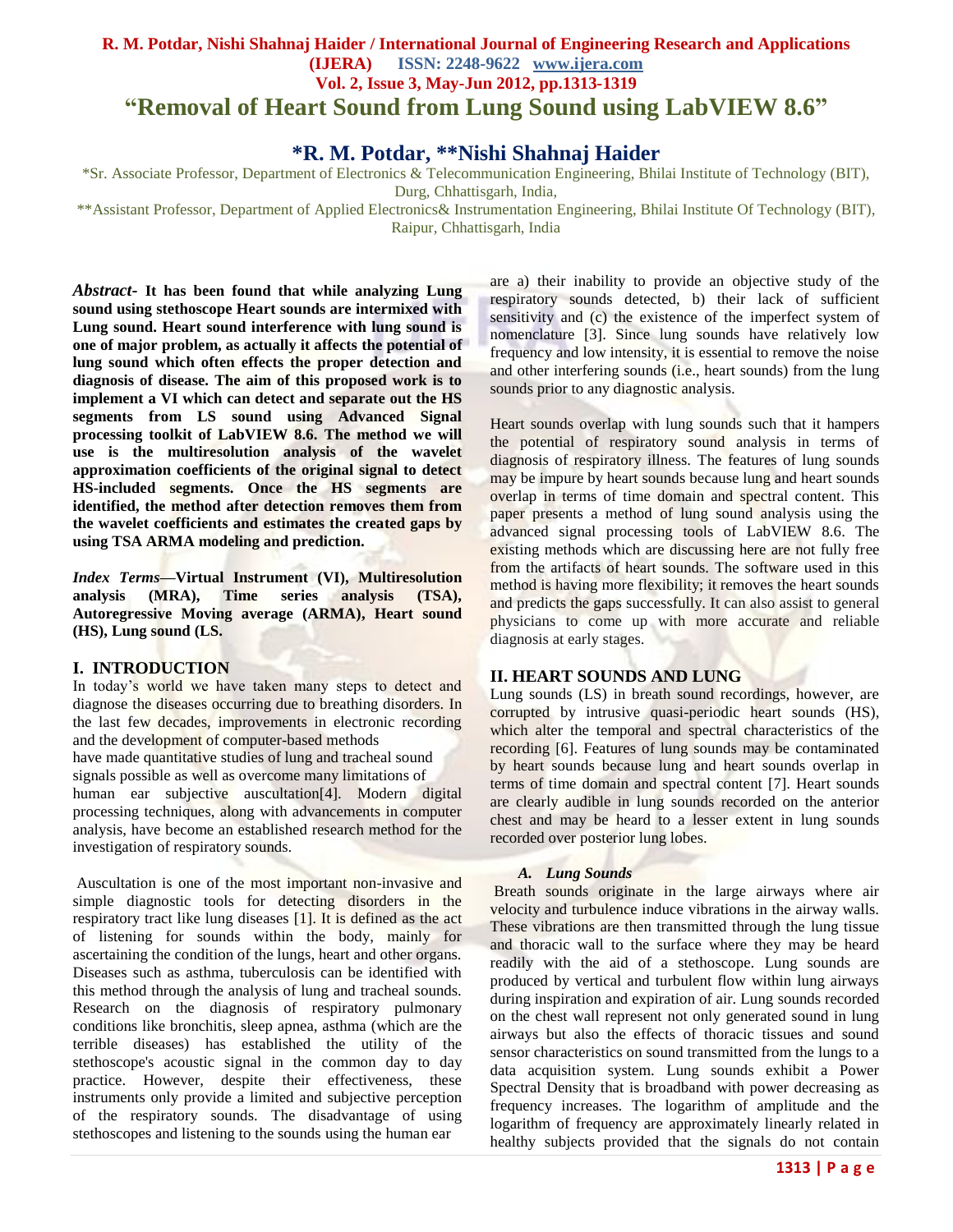adventitious sounds increases and several mathematical relations between lung sounds and airflow have been proposed. Inspiratory and expiratory lung sounds differ in amplitude and frequency.

#### *B. Heart Sounds*

 Heart sounds are produced by the flow of blood into and out of the heart and by the movement of structures involved in the control of this flow[10]. The first heart sound results when blood is pumped from the heart to the rest of the body, during the latter half of the cardiac cycle, and it is comprised of sounds resulting from the rise and release pressure within the left ventricle along with the increase in ascending aortic pressure. After blood leaves the ventricles, the simultaneous closing of the semi lunar valves, which connect the ventricles with the aorta and pulmonary arteries, causes the second heart sound. The electrocar- diogram (ECG) represents the depolarization and repolarisation of heart muscles during each cardiac cycle. Depolarization of ventricular muscles during ventricular contraction results in three signals known as the Q, R, and S-waves of the ECG [10]. The first heart sound immediately follows the QRS complex. In health, the last 30– 40% of the interval between successive R-wave peaks contains a period that is void of first and second heart sounds. Characteristics of heart sound signals have been assessed in terms of both intensity and frequency. Though peak frequencies of heart sounds have been shown to be much lower than those of lung sounds, comparisons between lung sound recordings acquired over the anterior right upper lobe containing and excluding heart sounds show that PSD in both cases is maximal below 150 Hz.

## **III. VI IMPLEMENTATION**

#### *A. System Block Diagram*

 VI implementation is done using Lab VIEW 8.6 version. Advanced signal processing toolkit is used for this purpose. Here Wavelet analysis tools and Time series analysis tools are used for separating HS from LS recordings. The system block diagram is shown in fig1.



Fig.1. System Block diagram

The block diagram in fig1 shows that main idea of removing or separating heart sound from lung sound by applying the Discrete Wavelet Transform (DWT) to the original LS record and locate HS segments automatically and accurately using multiscale products, removing those segments from each level of the wavelet coefficients, estimate the removed segments by ARMA modeling of previous data segments. This is the method which is implemented using LABview8.6 which is discussed below in VI implementation.

#### *B. Data Acquisition*

Data used in this study, lung sounds, were acquired with a piezoelectric contact accelerometer (Siemens EMT25C) at the 3rd intercostals space anteriorly on the right upper lung lobe. Lung sounds were digitized at 10240 Hz and 12-bits per sample (National Instruments DAQ) with a custom written software in LabVIEW. Lund sound recordings are used as the input of this VI. These inputs are in .wav format which is read using Sound File Read Simple.VI.

#### *C. Heart Sound Detection*

The detection of heart sounds are done by the multiscale product of wavelet approximation coefficients. Multiresolution analysis.VI is used for this purpose, which is an express VI. Three scales were used in wavelet decomposition with the fifth order Symlet wavelet as the mother wavelet. The product of two adjacent decomposition bands presents very interesting properties. Signal and noise have totally different behavior in the wavelet domain.this behavior was analyzed using the concept of Lipschitz regularity. The multiplication of the DWT coefficients between the decomposition levels can lead to identification of singularities. In the case of HS detection, the multiscale product of the wavelet coefficients of the original LS record is used to identify the HS segments within the LS signal. Multiresolution Analysis VI decomposes the signal according to the level we specify and reconstructs the signal from the frequency bands we select. Fig. 2 is the arrangement for finding multiscale product of wavelet approximation coefficients Signals usually contain both low-frequency components and high-frequency components. Low-frequency components vary slowly with time and require fine frequency resolution but coarse time resolution. High frequency components vary quickly with time and require fine time resolution but coarse frequency resolution.

Multiresolution Analysis (MRA) method is used to analyze a signal that contains both low and high frequency components. Wavelet signal processing is naturally an MRA method because of the dilation process. The DWT is well-suited for multiresolution analysis. The DWT decomposes highfrequency components of a signal with fine time resolution but coarse frequency resolution and

decomposes low-frequency components with fine frequency resolution but coarse time resolution. The central frequency and frequency bandwidth of the detail coefficients decrease by half when the decomposition level increases by one. For example, the central frequency and frequency bandwidth of *D2* are half that of *D1*. The approximation at certain

resolution contains all of the information about the signal at any coarser resolutions. For example, the frequency band of *A*2 covers the frequency bands of *A*3 and *D*3. DWT-based multiresolution analysis helps to better understand a signal and is useful in feature extraction applications, such as peak detection and edge detection. Multiresolution analysis also removes unwanted components in the signal, such as noise and trend. The approximation at level 1 is the summation of the approximation and detail at level 2. The approximation at level 2 is the summation of the approximation and detail at level 3. As the level increases, lower frequency components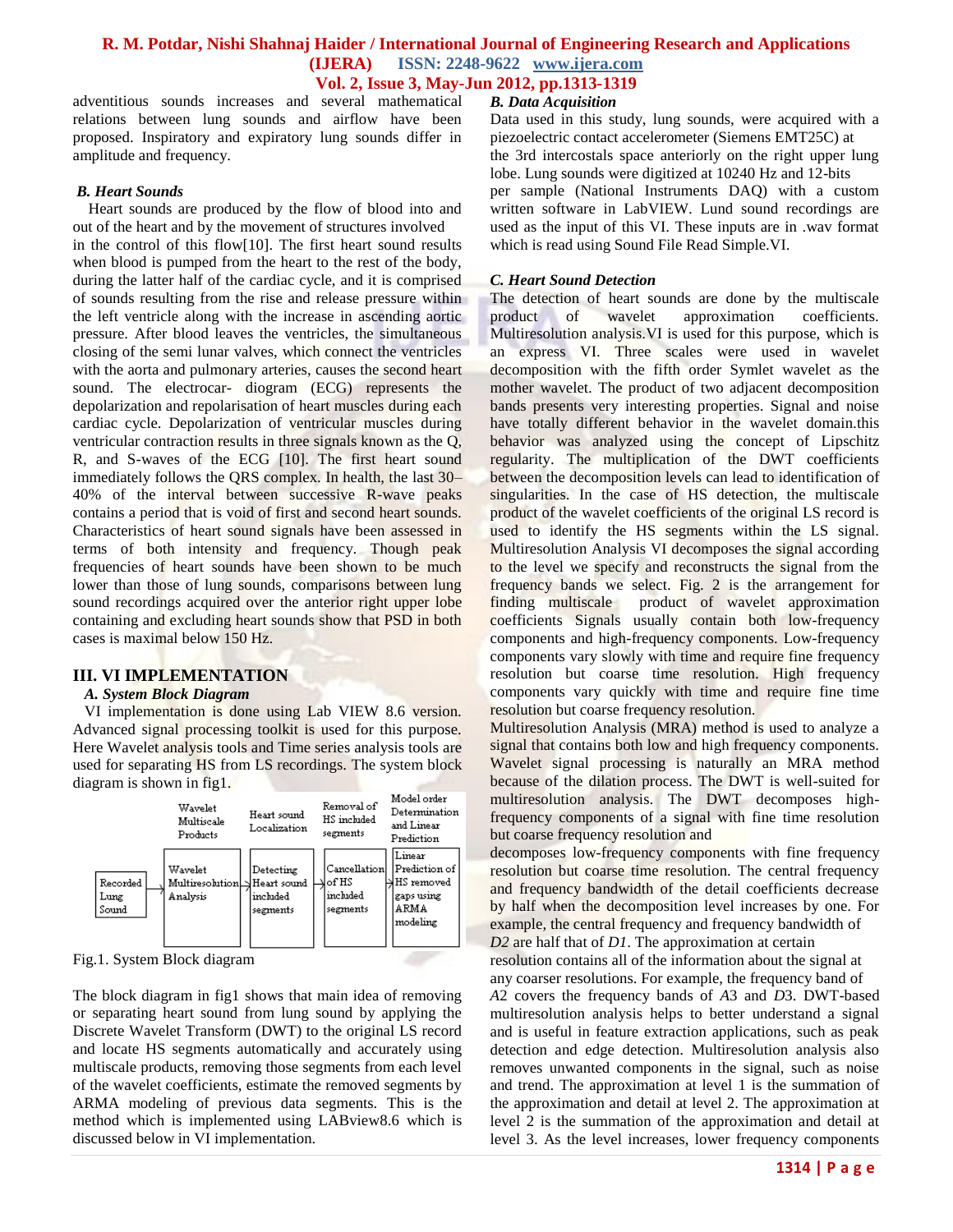will obtain, or large-scale approximation and detail, of the signal. Use the Multiresolution Analysis Express VI to decompose and reconstruct a signal at different levels and with different wavelet types [19].



Fig.2. Block diagram of Heart sound detection

#### *D. Heart Sound Cancellation*

The DWT of the original LS record was obtained using the Symlet (order 5) wavelet, which is a compactly supported wavelet with least asymmetry and decomposing the signal into 3 levels. Then, the product of the wavelet coefficients was calculated<sup>[12]</sup>. The cancellation of heart sounds is done by applying a threshold such that,

$$
A_t^{th}(n) = \begin{cases} A_t(n) P_t(n) < Th, \\ 0 & otherwise \end{cases}
$$
\nwhere

\n
$$
Th = (\mu \pm 5 \sigma)
$$

Th(n)are the original and threshold wavelet approximation coefficients at level *k*, respectively; and *Th* is the threshold value simply chosen to be above the mean plus or minus 5 times the standard deviation of the portions of original LS free of HS. To extract HS free portions of LS recording, we have to use an express VI named Extract Portion of Signal.

Fig. 3 is the block diagram for removing the HS included segments from the original LS including HS. The HS locations were detected accurately and removed from the DWT coefficients of the original LS record.



Fig.3.Block diagram for removal of HS.

Fig.4. shows the block diagram for locating the heart sound removed portions.



Fig 4.Localization of HS portions.

Next is the grouping of HS located nearby points. Fig. 4 shows the block diagram for this purpose. The locations are analyzed and find the portion of original LS to be replaced by the predicted series.



Fig.5. Grouping of nearby HS locations.

## *E. Modeling and Prediction*

The next step was to estimate the removed data by linear prediction, using ARMA models. Here modeling of the LS input and then by using this model, we can predict the values of HS removed portions. TSA ARMA Modeling estimates the autoregressive-moving average (ARMA) model of an input univariate or multivariate (vector) time series according to the method we specify. We can use this polymorphic VI to estimate the ARMA model of waveform, array, vector waveform, and vector array signals. The data type wire to the **Xt** input determines the polymorphic instance to use. TSA ARMA Prediction predicts the values of an input univariate or multivariate (vector) time series based on the autoregressivemoving average (ARMA) model. We can use this polymorphic VI to perform ARMA prediction on waveform, array, vector waveform, and vector array signals. The data type wire to the **Xt** input determines the polymorphic instance to use.

Fig.6. is the block diagram for ARMA modeling and prediction.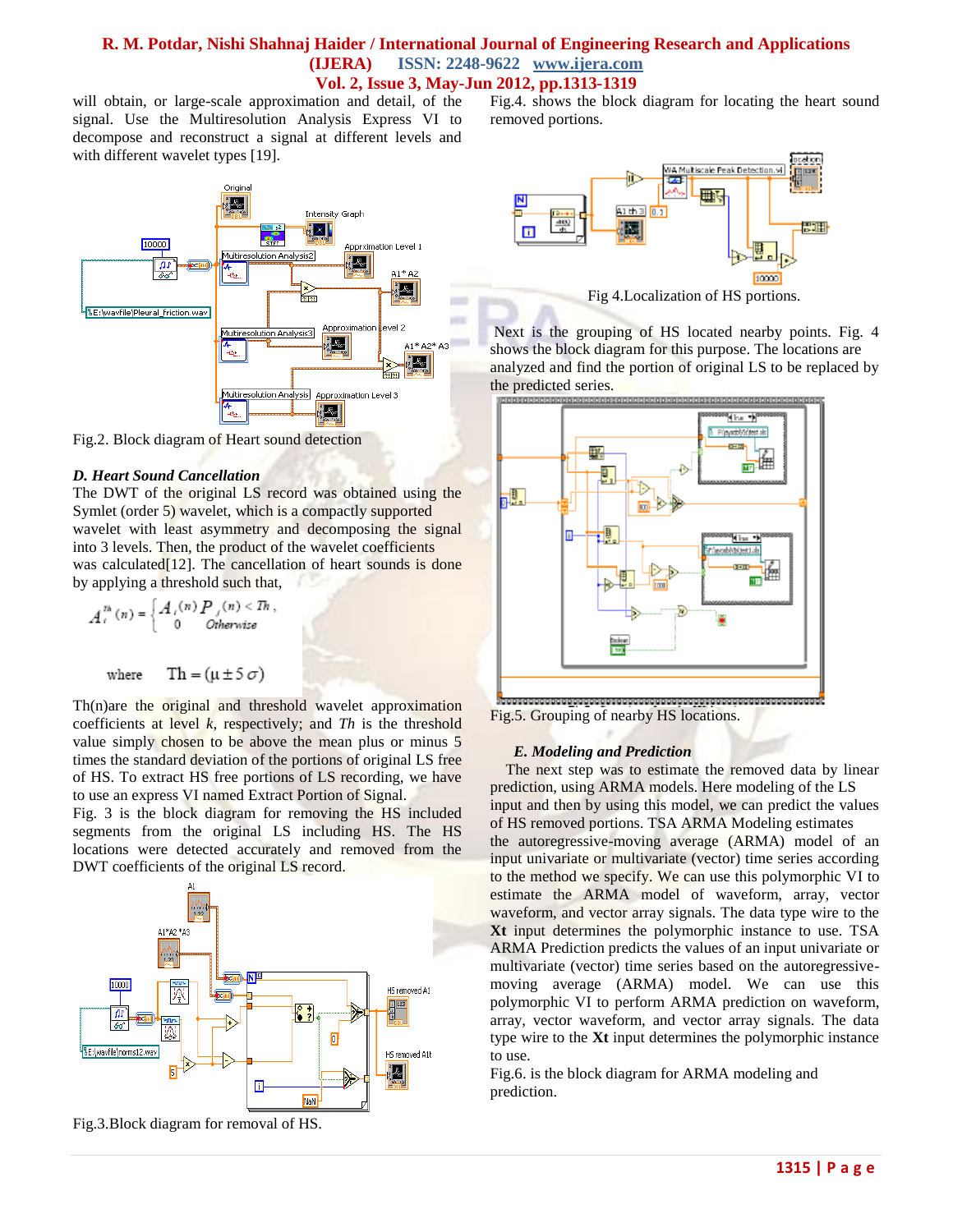# **R. M. Potdar, Nishi Shahnaj Haider / International Journal of Engineering Research and Applications (IJERA) ISSN: 2248-9622 www.ijera.com**

**Vol. 2, Issue 3, May-Jun 2012, pp.1313-1319**



Fig.6.Block diagram of ARMA modeling and prediction.

## **IV. SIMULATION RESULTS**

#### *A. Heart Sound Detection*

The fig 7 shows the original LS and approximation coefficients of level 1 to level 3. Fig.8. is the product of the approximation coefficients of level 1, level 2 and level 3.

The detection of heart sounds are done by the multiscale product of wavelet approximation coefficients. Multiresolution analysis VI is used for this purpose, which is an express VI. Three scales were used in wavelet decomposition with the fifth-order Symlet wavelet as the mother wavelet. The product of two adjacent decomposition bands presents very interesting properties. Signal and noise have totally different behavior in the wavelet domain.This behavior was analyzed using the concept of Lipschitz regularity. The multiplication of the DWT coefficients between the decomposition levels can lead to identification of singularities. In the case of HS detection, the

multiscale product of the wavelet coefficients of the original LS record is used to identify the HS segments within the LS signal.

Multiresolution Analysis VI decomposes the signal according to the level we specify and reconstructs the signal from the frequency bands we select. Fig. 8 is the arrangement for finding multiscale product of wavelet approximation





and 3 respectively.

Fig.7. is the product of the approximation coefficients of level 1, level 2 and level 3.

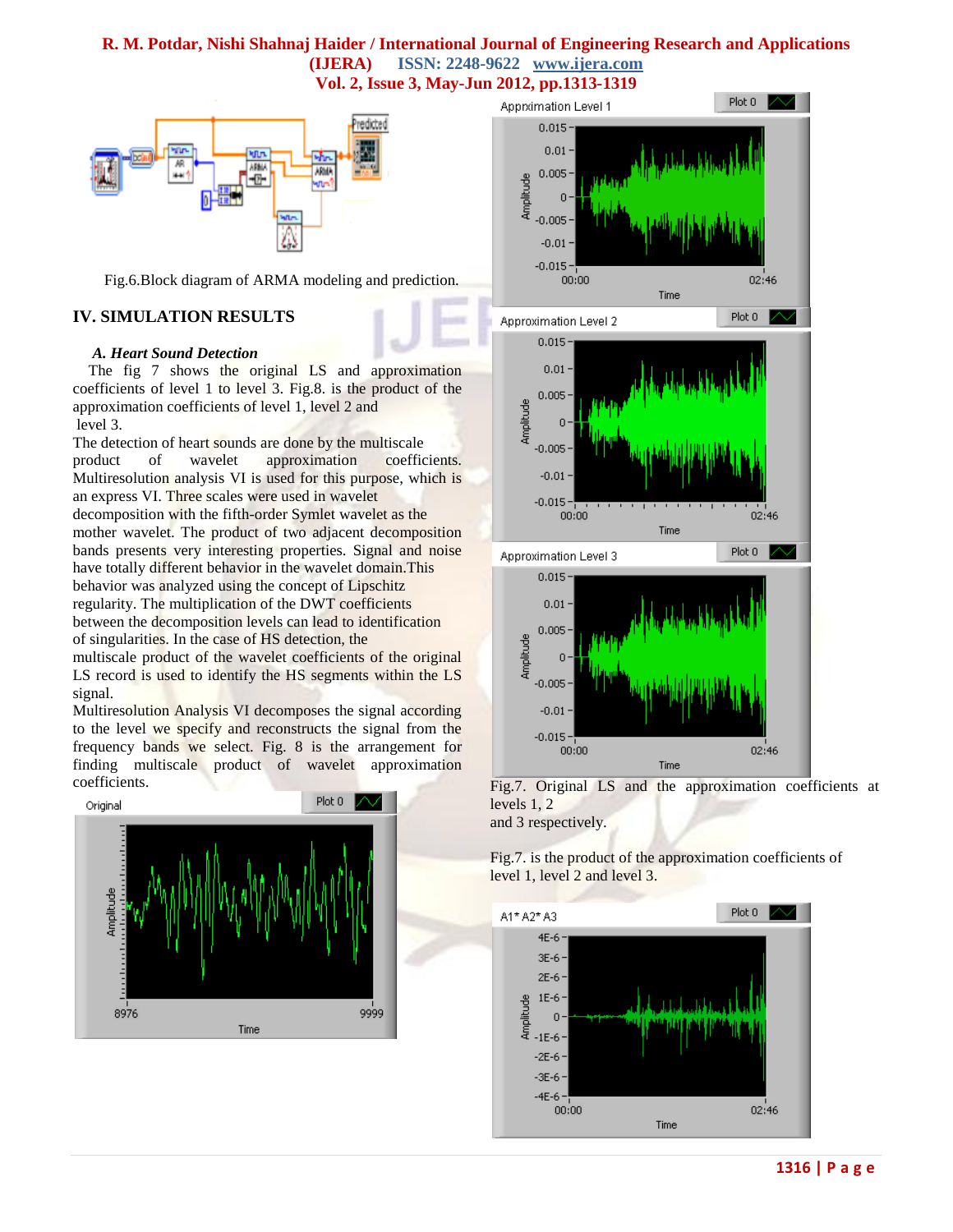Fig.8. Multiscale product of approximation coefficients of 1 to 3 levels

#### *B. Heart Sound Cancellation*

 HS affected portions of approximation coefficient 1 is removed and it is made as zero which is given in fig. 9.



Fig.9. HS cancelled LS

#### *C. Modeling and Prediction*

 Fig.10. (bottom) shows the reconstructed LS signal of original LS and signal shown in Fig.12. (top), after HS removal. As it can be seen, all HS segments were removed successfully and the main lung sound components were left intact.



Fig.10. Original LS( top) and HS separated LS(bottom)

Fig.11. is the expanded views Fig. 10..



Fig.11. Original LS (top) and HS separated LS (bottom) for 20000

samples

### *D. Validation of Output*

The validation of the result is done by STFT Spectrogram and Power Spectral Density (PSD) analysis of original LS including HS and HS separated LS which are given in Fig.12 and Fig.13 respectively.



Fig.12. STFT spectrogram of original LS including HS (left) and HS separated LS (right)

The results of PSD analysis of the original and the reconstructed signals are shown in Fig. 16.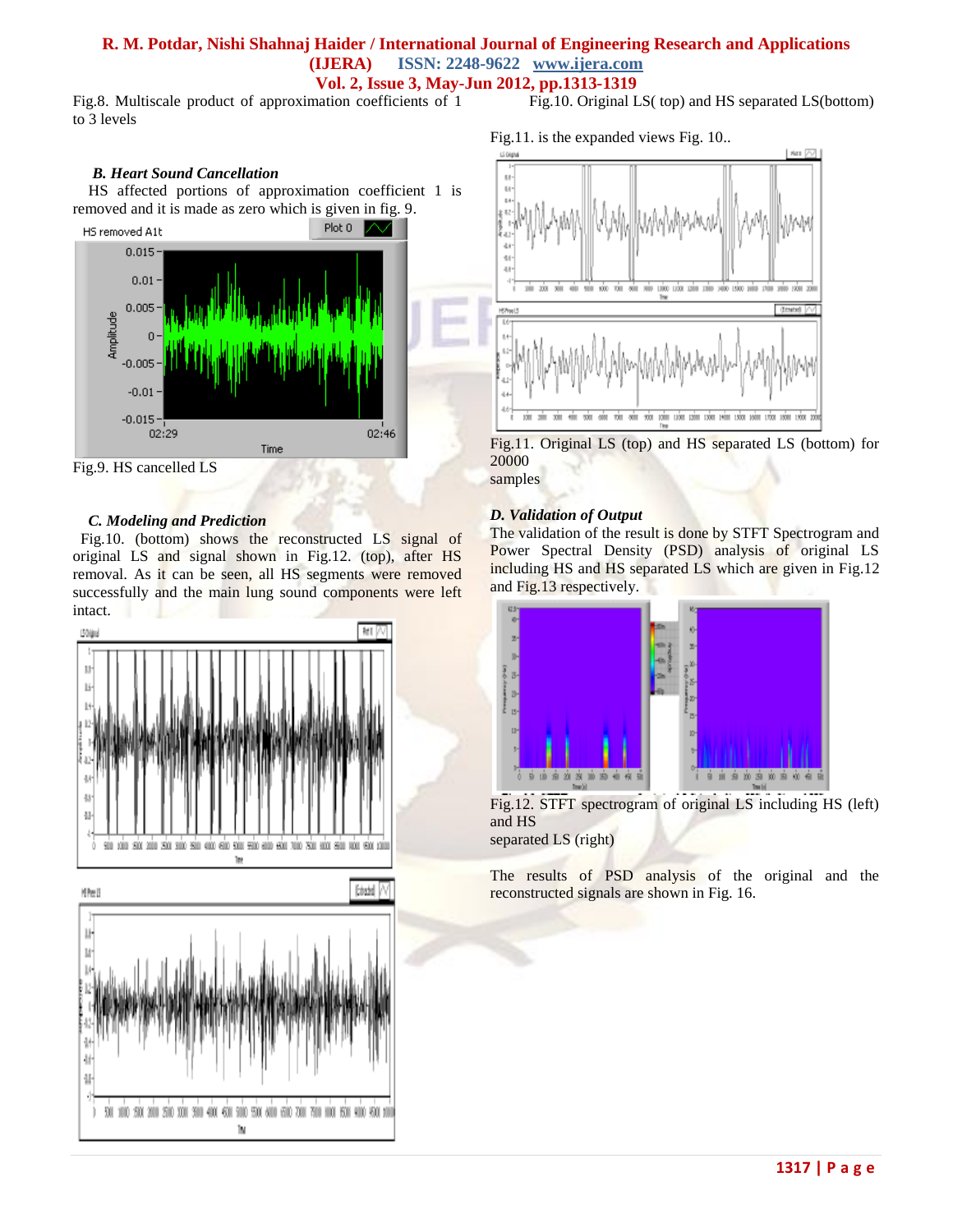

Fig.13. PSD of original LS including HS (black curve) and HS separated LS (red curve).

#### **V. CONCLUSION**

Lung sound analysis for detecting diseases is difficult when lung sound gets overlapped with heart sound because the heart and lung sound signals overlap in the time and frequency domains, removing HS interference from respiratory sound recordings is a big challenging and difficult task.

Computerized respiratory sound analysis can quantify

changes in lung sounds, de-noise the signals of interest from any artifacts and nosiness, store records of the measurements made, and produce graphical representations of characteristic features of the respiratory sounds to help with the diagnosis and treatment of patients suffering from various lung diseases.

This method is one of the efficient computerized method to detect and eliminate the HS segments From LS. It can help respiratory sound researchers to bring about improvements to monitoring and diagnosis of respiratory disease. The potential usefulness of any method for removing heart sounds from lung sounds works on its ability to perform in a clinical setting. Manual inspection by visual means of the reconstructed signals confirmed that lung sounds were the dominant sounds with no perceptible HS in the background. Also, the proposed technique in this paper is far more efficient than other techniques for HS cancellation in terms of computational load and speed. This paper presents a best method for heart sound cancellation from lung sound records using LabVIEW. Once the HS segments are identified, the method removes them from the wavelet coefficients at every level and estimates the created gaps by ARMA model. The results were promising in HS removal from LS without hampering the main components of LS. This method did not add any noticeable clicks or artifacts in the reconstructed signal. This method can also be expanded to work on real time basis.

#### **REFERENCES**

- [1] T E Ayoob Khan, Dr. P Vijayakumar "Separating Heart Sound from Lung Sound using LabVIEW".
- [2] A. Jones, R.D. Jones, K. Kwong, Y. Burns, "Effect of positioning on

 recorded lung sound intensities in subjects without pulmonary dysfunction," Physical Therapy 1999;79:7,682-690.

- [3] Reiser Si. The medical influence of the stethoscope. Sci Am 1979: 240:148-56.
- [4] Z. Moussavi, "Respiratory sound analysis," IEEE in Engineering in medicine and Biology Magazine, pp15, January/February2007.
- [5] J. Gnitecki, Z. Moussavi, "Separating heart sounds from lung sounds,"IEEE in Engineering in Medicine and Biology Magazine, pp 20-29, January/February 2007.
- [6] H. Pasterkamp, S.S. Kraman, and G.R. Wodicka, "Respiratory sounds. advances beyond the stethoscope,"Amer. J. Respir.Crit Care Med., vol. 156, no. 3, Pt 1, pp. 974–987, Sept. 1997.
- [7] H. Pasterkamp, R. Fenton, A. Tal, and V. Chernick, "Interference of cardiovascular sounds with phonopneumography in children," Am. Rev. Respir. Dis., vol. 131, no. 1, pp. 61–64, Jan. 1985.
- [8] I.V. Vovk, V.T. Grinchenko, and V.N. Oleinik, "Modeling the acoustic properties of the chest and measuring breath sounds," Acoustical Physics, vol. 41, no. 5, pp. 667–676,1995.
- [9] I. Hossain and Z. Moussavi, "Relationship between airflow and normal lung sounds," in Proc. 24th Ann.Int. Conf. IEEE Eng. Medicine Biology Soc., EMBC'02, Oct. 2002, pp. 1120–1122.
- [10] A.A. Luisada, "The areas of auscultation and the two main heart sounds, "Med.Times, vol. 92, pp. 8– 11, Jan. 1964.
- [11] P.J. Arnott, G.W. Pfeiffer, and M.E. Tavel, "Spectral analysis of heart sounds : Relationships between some physical characteristics and frequency spectra of first and second heart sounds in normals and hypertensives," J Biomed. Eng., vol. 6,no. 2, pp. 121–128, Apr. 1984.
- [12] M. T. Pourazad, Z. Moussavi , G. Thomas,"Heart sound cancellation from lung sound recordings using time-frequency filtering," International Federation for Medical and Biological Engineering 2006, Med Biol Eng Comput (2006) 44: 216-225.
- [13] S. Haykin, Adaptive Filter Theory, 4th ed. Upper Saddle River, NJ: Prentice-Hall, 2002.
- [14] I. Hossain and Z. Moussavi, "An overview of heartnoise reduction of lung sound using wavelet transform based filter," in Proc. 25th Ann. Int. Conf. IEEE Eng. Medicine Biology Soc.,EMBC'03, Sept.2003, pp. 458– 461.
- [15] J. Gnitecki, I. Hossain, Z. Moussavi, and H. Pasterkamp, "Qualitative and quantitative evaluation of heart sound reduction from lung sound recordings," IEEE Trans. Biomed. Eng., vol. 52, no. 10, pp. 1788– 1792, Oct. 2005.
- [16] S. Mallat and S. Zhong, "Characterization of signals from multiscale edges, " IEEE Trans. Pattern Anal .Mach. Intell., vol.14, no. 7, pp. 710–732, Jul. 1992.
- [17] *S.* Charleston and M. R. Azimi-Sadjadi, "Reduced order Kalman